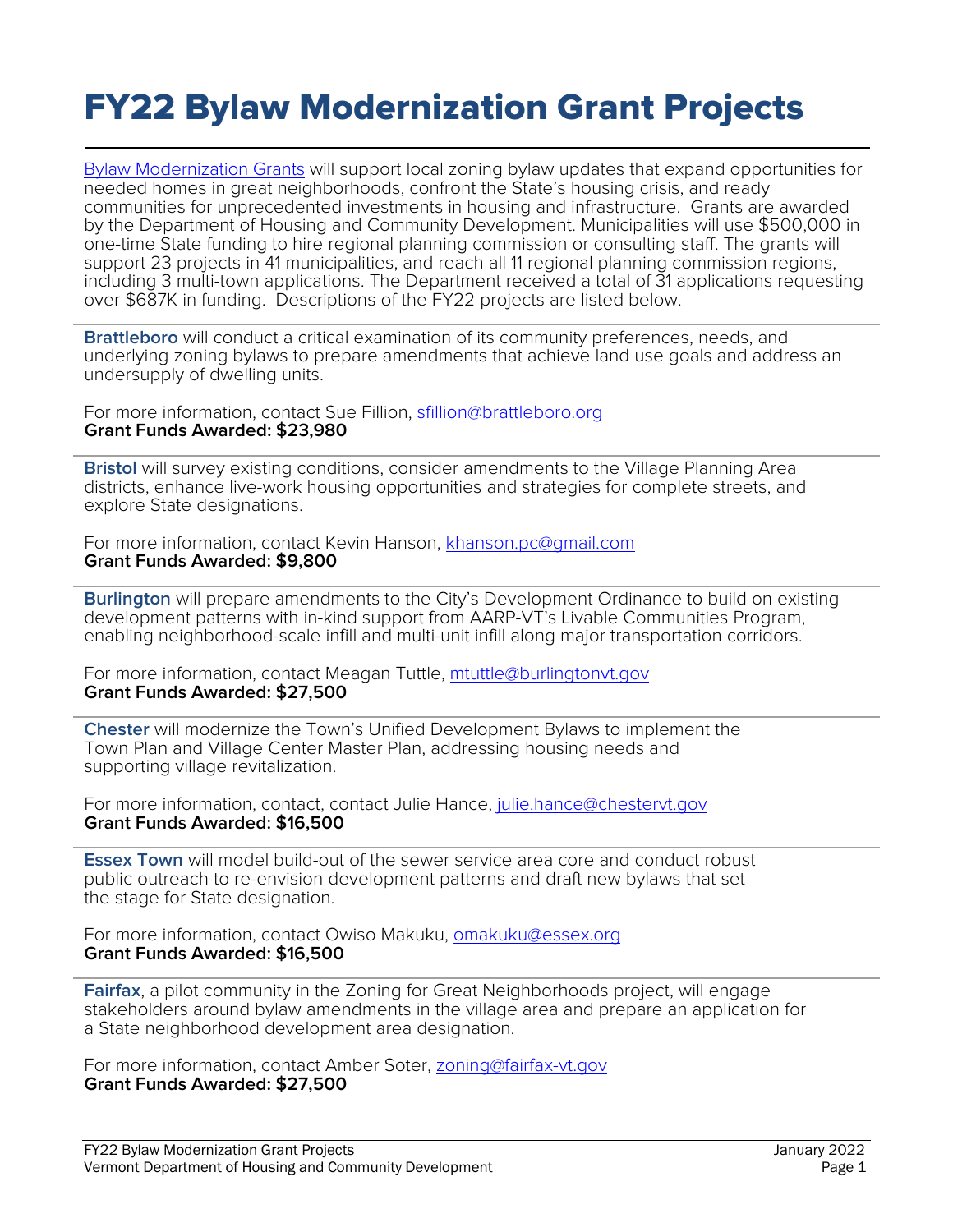**Hinesburg** will analyze existing regulations and prepare revisions that enable the creation of more village area housing, especially for multi-unit dwellings and for redevelopment projects.

For more information, contact Alex Weinhagen, [aweinhagen@hinesburg.org](mailto:aweinhagen@hinesburg.org) **Grant Funds Awarded: \$20,570**

**Hyde Park** will evaluate existing housing constraints in the current zoning bylaws and prepare amendments that will meet the municipal plan's goals for affordable, senior, and workforce housing.

For more information, contact Ron Rodjenski, [admin@hydeparkvt.com](mailto:admin@hydeparkvt.com) **Grant Funds Awarded: \$8,450**

**Killington** will prepare amendments to its bylaws to encourage higher density residential and mixed-use infill development along its commercial core, including the encouragement of crossconnections, affordable housing, and pedestrian friendly development.

For more information, contact Ed Bove, [ebove@rutlandrpc.org](mailto:ebove@rutlandrpc.org) **Grant Funds Awarded: \$11,000**

**Lincoln** will conduct public outreach and update local zoning bylaws to mitigate obstacles to growth in the four village districts, encouraging affordable and diverse housing for people of varying incomes.

For more information, contact Ann Moreau-Kensek or Katie Raycroft-Meyer, [zoningadmin@lincolnvermont.org](mailto:zoningadmin@lincolnvermont.org) | [kraycroftmeyer@acrpc.org](mailto:kraycroftmeyer@acrpc.org) **Grant Funds Awarded: \$9,000**

**Ludlow** will modernize bylaws for the Village of Ludlow to address the community's housing needs, revitalize the village, and implement the municipal plan and village center master plan. The project will focus on dimensional and density requirements, parking, and permitting processes.

For more information, contact Jason Rasmussen, [jrasmussen@marcvt.org](mailto:jrasmussen@marcvt.org) **Grant Funds Awarded: \$18,960**

**Newport City**, one of the first Vermont communities to adopt form-based code in 2010, will engage stakeholders and prepare code updates to address recent insights and current housing needs in the city – including tests to assess on-the-ground implications and ways to support pedestrian mobility, enable mixed-uses and flexibility for housing development, and address evolving historic character.

For more information, contact Laura Dolgin, [laura.dolgin@newportvermont.org](mailto:laura.dolgin@newportvermont.org) **Grant Funds Awarded: \$27,500**

**Pawlet** will update its bylaws with an emphasis on the West Pawlet Village Center to increase housing options and support economic development and revitalization. The project will consider dimensional requirements, a mix of uses, and accessory dwelling unit reforms to address the increasing need for housing options for locals and new residents.

For more information, contact Jessica Van Oort [jessvanoort@gmail.com](mailto:jessvanoort@gmail.com) **Grant Funds Awarded: \$11,250**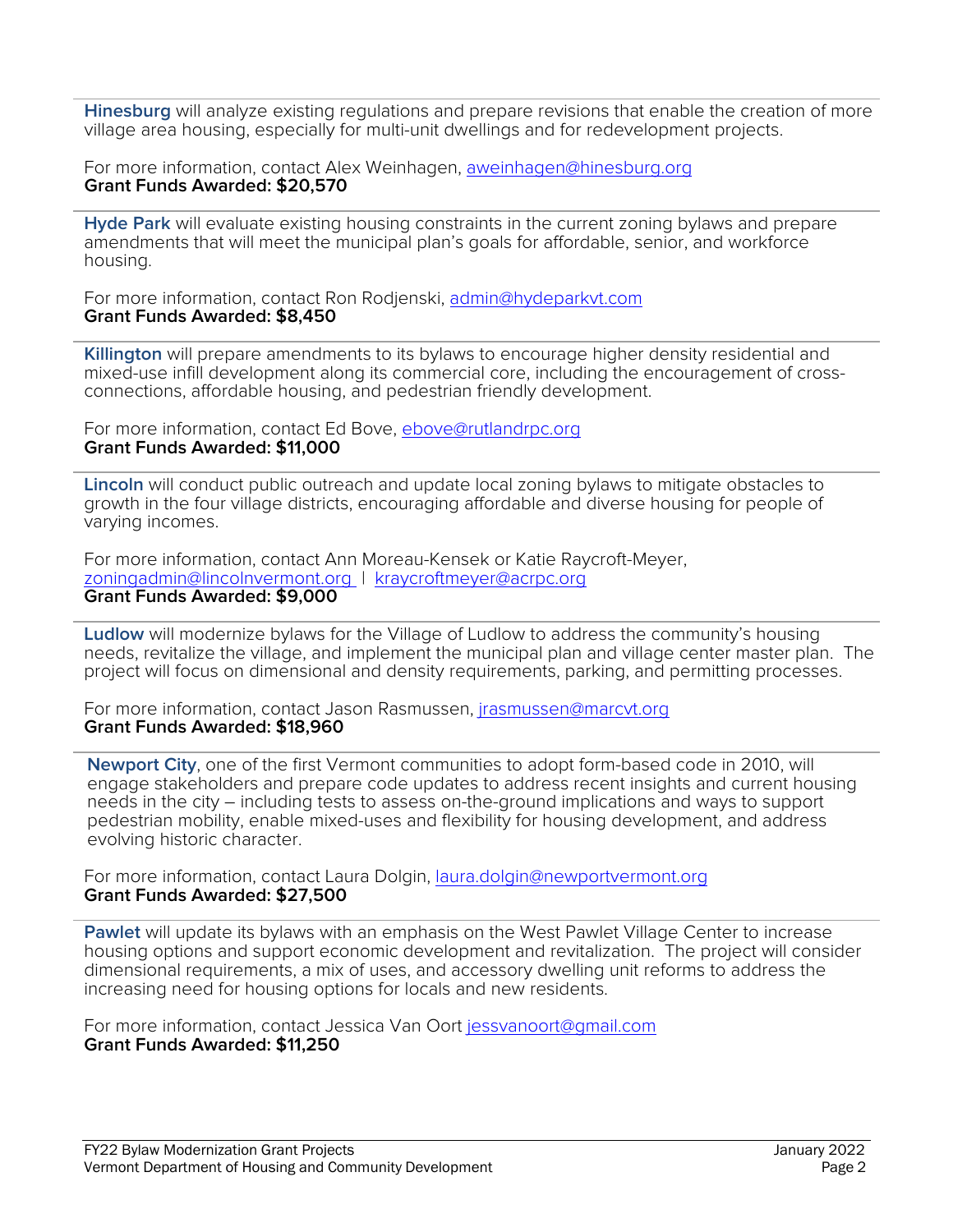**Poultney** will prepare updates to the Unified Bylaws primarily focused on boundaries, uses, dimensional standards, definitions, and other elements in the village's zoning districts to support revitalization, increased housing choice and affordability and pedestrian-oriented development patterns.

For more information, contact Jaime Lee, [jaime.m.lee.vt@gmail.com](mailto:jaime.m.lee.vt@gmail.com) **Grant Funds Awarded: \$12,400**

**Randolph (with Bethel, Hartford, Rochester, Strafford, Thetford & Woodstock)** are partnering with the **Two-Rivers Ottauquechee Regional Commission** to improve bylaws as a seven-town consortium. The project will address the region's housing shortage and implement the ongoing [Keys to the Valley](https://www.keystothevalley.com/) initiative. This project will bring communities together for a common cause to make positive change in the way municipal officials and residents think of affordable housing.

For more information, contact Kevin Geiger, [kgeiger@trorc.org](mailto:kgeiger@trorc.org) **Grant Funds Awarded: \$66,000**

**Shaftsbury (with Landgrove, Manchester Village, North Bennington, Old Bennington Village, Peru, Rupert, Sandgate & Stamford)** are partnering with the **Bennington County Regional Commission** on bylaw updates that reduce regulatory barriers to housing development and bring bylaws into conformance with statute. The project implements the recent Regional Housing Bylaw [Survey.](http://www.bcrcvt.org/uploads/1/1/1/8/111899771/bcrc_housingbylawsurvey2021_1.pdf) Areas of focus include development of accessory dwelling unit regulations, reduction of minimum parking requirements for dwelling units, and regulatory changes that will encourage more density and infill development in downtown and village centers.

For more information, contact Cat Beyers, [cbyars@bcrcvt.org](mailto:cbyars@bcrcvt.org) **Grant Funds Awarded: \$54,000**

**Shoreham** will modernize bylaws and produce Unified Development Regulations that support compact, mixed-used development in the Village Residential District, including clustered housing opportunities.

For more information, contact Linda Larrabee or Katie Raycroft-Meyer, Ipo@shoreham.net I [kraycroftmeyer@acrpc.org](mailto:kraycroftmeyer@acrpc.org) **Grant Funds Awarded: \$11,000**

**St. Albans Town (with Enosburgh, Highgate, Montgomery & Sheldon)** are partnering with the **Northwest Regional Planning Commission** to address the region's need for smaller homes at affordable rates demanded by smaller households that make up today's workforce. The project will hold discussions on region's housing needs, audit existing regulations, and work with the five Planning Commissions to develop draft regulations that reduce regulatory barriers towards housing choice and affordability.

For more information, contact Greta Brunswick, [gbrunswick@nrpcvt.com](mailto:gbrunswick@nrpcvt.com) **Grant Funds Awarded: \$36,400**

**Stowe** will hire a planning consultant to draft amendments to the zoning and subdivision regulations, including robust and inclusive public outreach to identify local housing needs and regulatory barriers that restrict development in Stowe's designated downtown and lower village center.

For more information, contact Sarah McShane, [smcshane@stowevt.gov](mailto:smcshane@stowevt.gov) **Grant Funds Awarded: \$20,00**